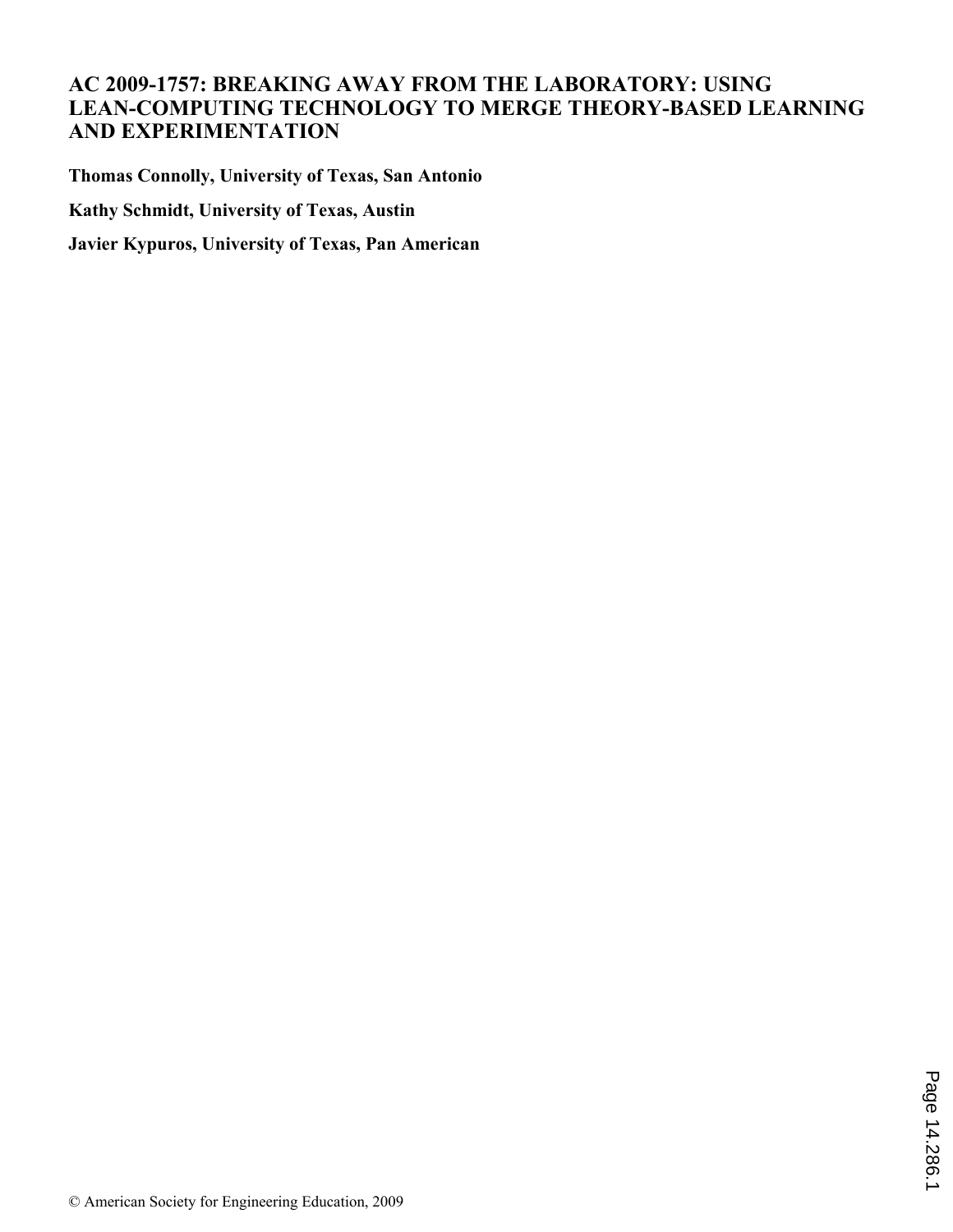# **Breaking Away from the Laboratory: Using Lean Computing Technology to Merge Theory Based Learning and Experimentation**

#### **Abstract**

This ongoing research involves a departure from traditional laboratory instructional practices in that it seeks to forge a closer connection between lecture-based and laboratory courses. As such, the authors have devised a program that: (1) relinquishes a degree of control to students by providing them some flexibility in determining the subject of their experiments and in the development of experimental procedures and protocols, (2) uses mobile experimentation as a powerful and flexible tool in lecture-based coursework, and (3) expands the concept of the "laboratory" to include virtually everything outside of it. A pilot program in mobile experimentation and data acquisition that featured these approaches was conducted over two semesters. Students used PDAs to perform experiments using "real world" engineering systems that were found on or around campus. Such systems included: vehicle suspensions, elevators, auto-focus and strobe flash features of a camera, a suspension bridge model, mountain bike suspensions, and even themselves. Some groups measured and analyzed biomechanical data such as: impact forces on the leg muscles of a basketball player and the characterization of hand motion when performing repetitive tasks. The authors recognize that practical implementation of such activities on a large scale poses logistical and pedagogical challenges. However, preliminary assessment of the pilot program shows promise in overcoming these obstacles by exploiting the flexibility of PDAs. Further, the authors were excited to discover that the nature of the proposed experiments presented an opportunity to test three pedagogical hypotheses. (1) Since experimental test articles are not contrived, as in traditional labs, the student has to refine the experimental setup and repeat procedures several times. As the student makes common mistakes, he/she will better learn how to "debug" problems with the experimental setup, data acquisition, and overall procedures, thus achieving concept mastery in experimental design. (2) Results from the pilot program revealed that the nature of the activities resulted in a greater level of enthusiasm, engagement, and creativity among students, which will improve concept mastery. The authors have noted that this effect appears to be magnified with students whose grades tend to be average or below average. The authors posit that this approach is striking a chord in these students that originally inspired them to study engineering, and resonates with their particular style of learning. The authors wish to further investigate these connections through the use of PDA-based experimental activities. (3) Inserting experimentation into lecture-based courses places it temporally closer to learning theory. Thus, it enhances retention of key engineering concepts and theories. This was not feasible before the widespread accessibility of mobile computing technology.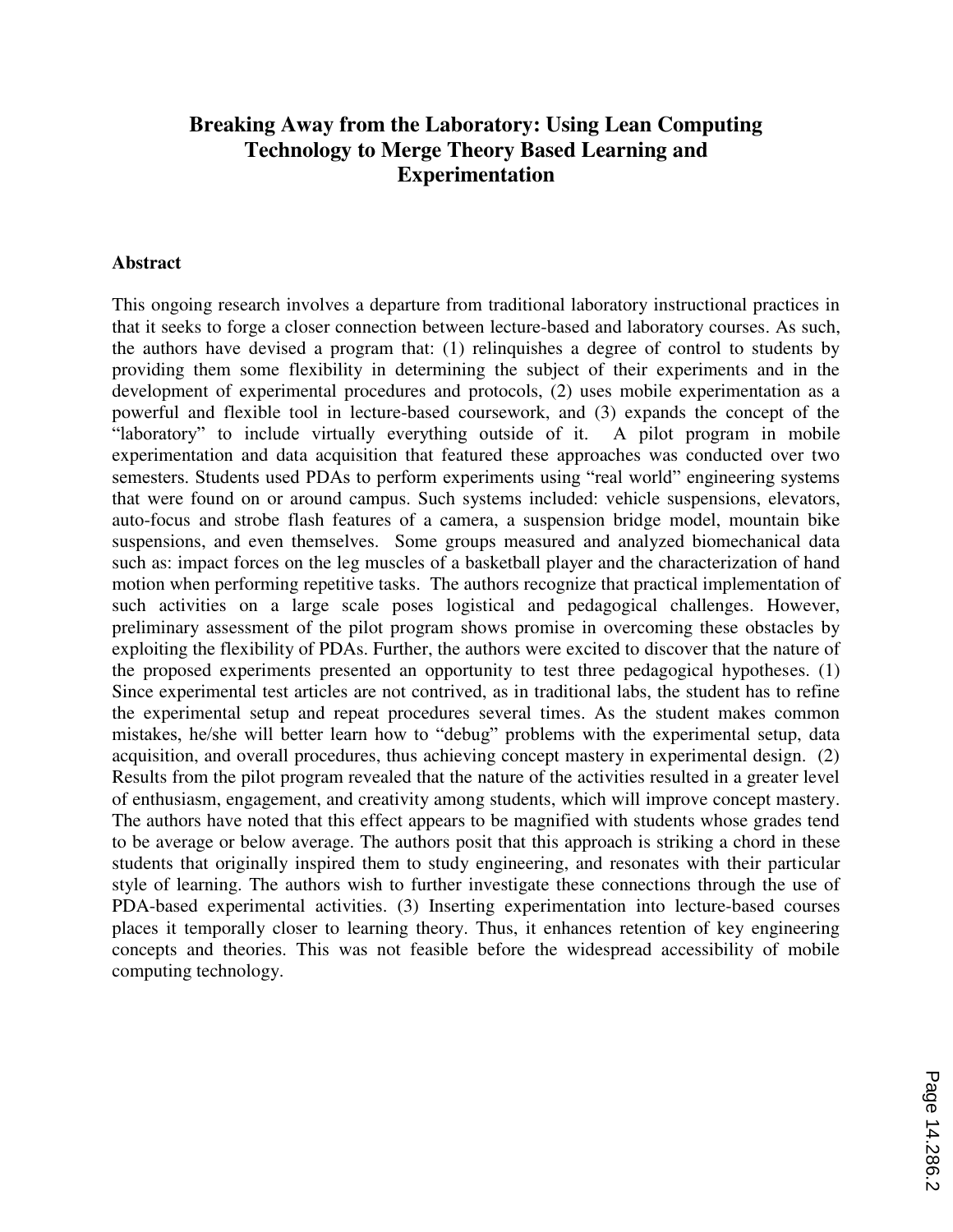### **Introduction**

Enabling students to perform experiments shortly after learning theory and concepts in a lecturebased class is the focus of this educational research initiative. The authors hypothesize that if students have resources to perform a semi-open-ended experiment related to a concept(s) and/or theory(ies) that they have just learned in a lecture-based class, using a "real-world" system of their choosing, they will experience significantly improved retention of material (via active learning), a greater level of motivation, and a greater appreciation for the practical applications of the concept(s) and/or theory(ies). Specifically, students will demonstrate improved concept mastery and interest in using measurement methods to apply the concept(s) and theory(ies) they learn in class.

While this idea sounds logical, the challenges that must be overcome to implement it are numerous. The confluence of issues such as scheduling the use of laboratory facilities, large class sizes, and flexibility to accommodate changes in lesson planning can quickly render such an idea as unworkable from both logistical and pedagogical standpoints. However, recent technological advances in portable computing and experimental data acquisition have led the authors to recognize that these technologies have enormous potential to provide students with hands-on practical experience to complement the learning of scientific concepts and theories. This potential lies not only in overcoming the aforementioned challenges, but in opening up new opportunities for experimental activities that involve real engineering systems, versus the oftencontrived laboratory exercises found in traditional engineering and science laboratory courses. Engineering systems that are present all over campus can be used in a myriad of ways to develop practical, low-cost, fun, and educationally valuable experiments for students at all stages of their engineering or science education.

## **Literature Review**

The mobility and increasing functionality of PDAs has enabled innovative applications in many undergraduate educational settings. The authors conducted an extensive review of publications, conference proceedings, and NSF-funded grants and found that these applications fall into the following broad categories:

- Using PDAs to access and view course materials and to exchange ideas <sup>1</sup>. Some of these initiatives employed a "wiki" model <sup>2</sup>.
- Using PDAs in a working-group environment to enhance real-time interactions among  $\bullet$ students, instructors, and student groups. These efforts typically involved PDA-based applications that facilitated class discussions or brainstorming sessions  $3$ . At MIT, researchers used PDAs as an integral part of "participatory simulations" of complex interactive systems that depended on human judgment and decision making <sup>4</sup>.
- Using PDAs as intelligent tutoring devices, which adapted to a student's responses to questions and also used progress-based factors such as location, available time to study, and the time of day to adapt to a student's learning style and behavioral patterns<sup>5</sup>.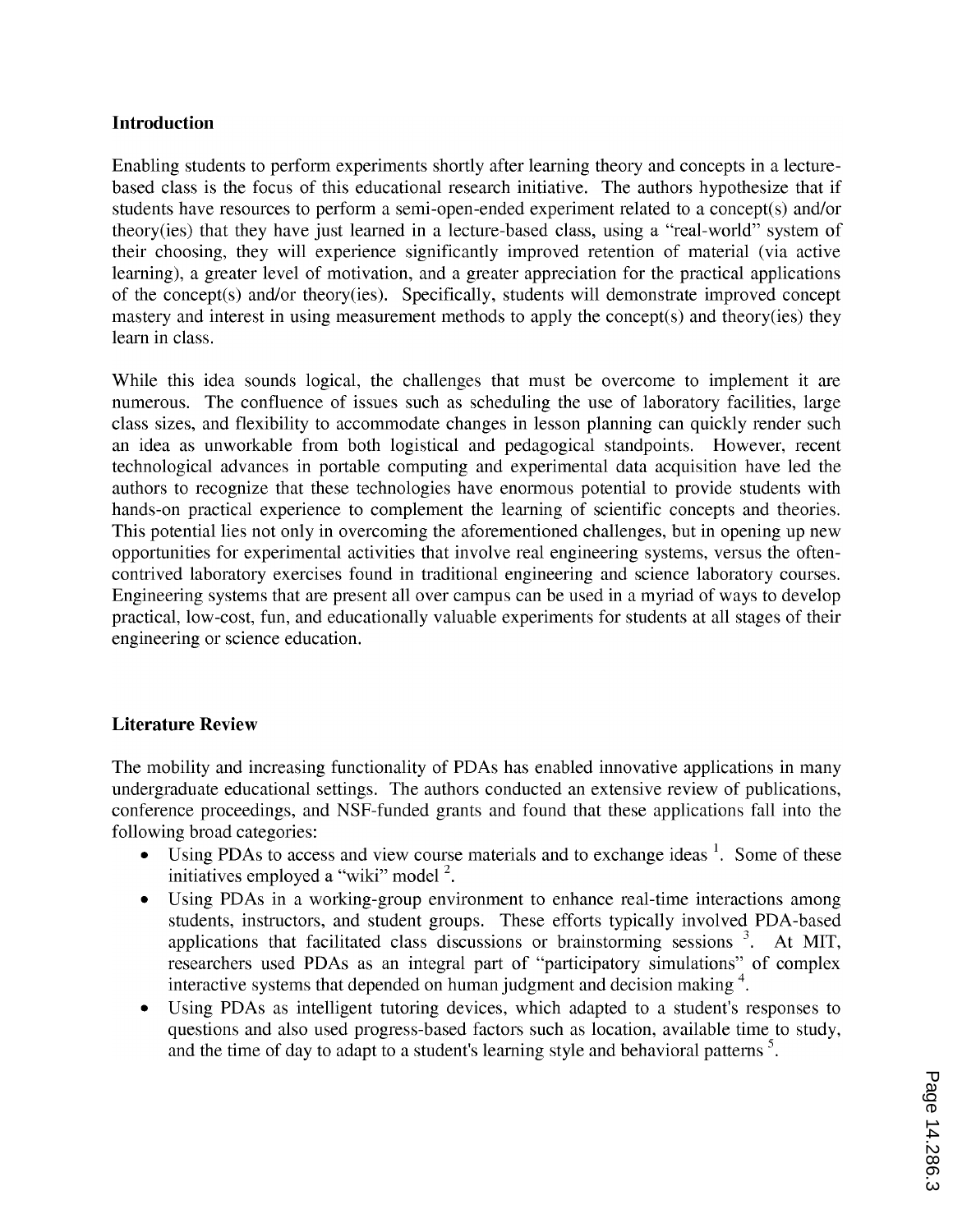- Using PDA-based software to guide a student through a procedure, such as plotting and interpreting pre-recorded or simulated experimental data  $6.7$ . Such projects often featured  $\bullet$ Web-based content to enhance their flexibility and scope<sup>8</sup>.
- Using PDAs in an observational setting, in which students used a PDA to: (a) manually enter experimental data and qualitative observations in the classroom or out in the field <sup>9</sup> (b) receive experimental data over a wireless Web connection  $11$ , or (c) remotely control an experiment located in a campus laboratory  $^{11, 12}$ .

The projects in the first four categories differ from the proposed project in that a PDA is used in an individual and/or group environment: to display and retrieve content, or to prompt a student when performing investigative tasks. The last category more closely resembles the proposed project in that a PDA is used to monitor and/or control an experiment and to record experimental data.

While the proposed project indeed uses a PDA in some of these capacities, it goes beyond manual data entry and monitoring/control of an experiment by incorporating on-board high speed data acquisition hardware, local sensors, and signal conditioning circuitry. This creates a mobile, self-contained, and flexible experimental data collection and analysis tool that is applicable to a broader range of experimental activities.

# **Pedagogical Hypotheses**

The pedagogical hypotheses to be tested as part of this study are:

- Inserting experimentation into lecture-based courses places it temporally closer to  $\bullet$ learning the theory and thus enhances retention of key engineering concepts and theories.
- The semi-open nature of the activities result in a greater level of enthusiasm, engagement, and creativity among students, which will result in a greater degree of concept mastery.
- Since experimental test articles are not contrived, the student will better learn how to "debug" problems with the experimental setup and procedures, thus achieving concept mastery in experimental design.

# **Objectives and Outcomes**

The overarching objectives of this study are to:

- Establish a new, less-confining approach for educational content delivery in science and  $\bullet$ engineering experimentation using a combination of mobile off-the-shelf technologies
- Develop pedagogically sound strategies for effectively and practically integrating mobile measurement or PDA-enabled experiments into lecture-based courses
- Enhance students' experience with measurements concepts and methods
- The anticipated outcomes of this study are listed below:  $\bullet$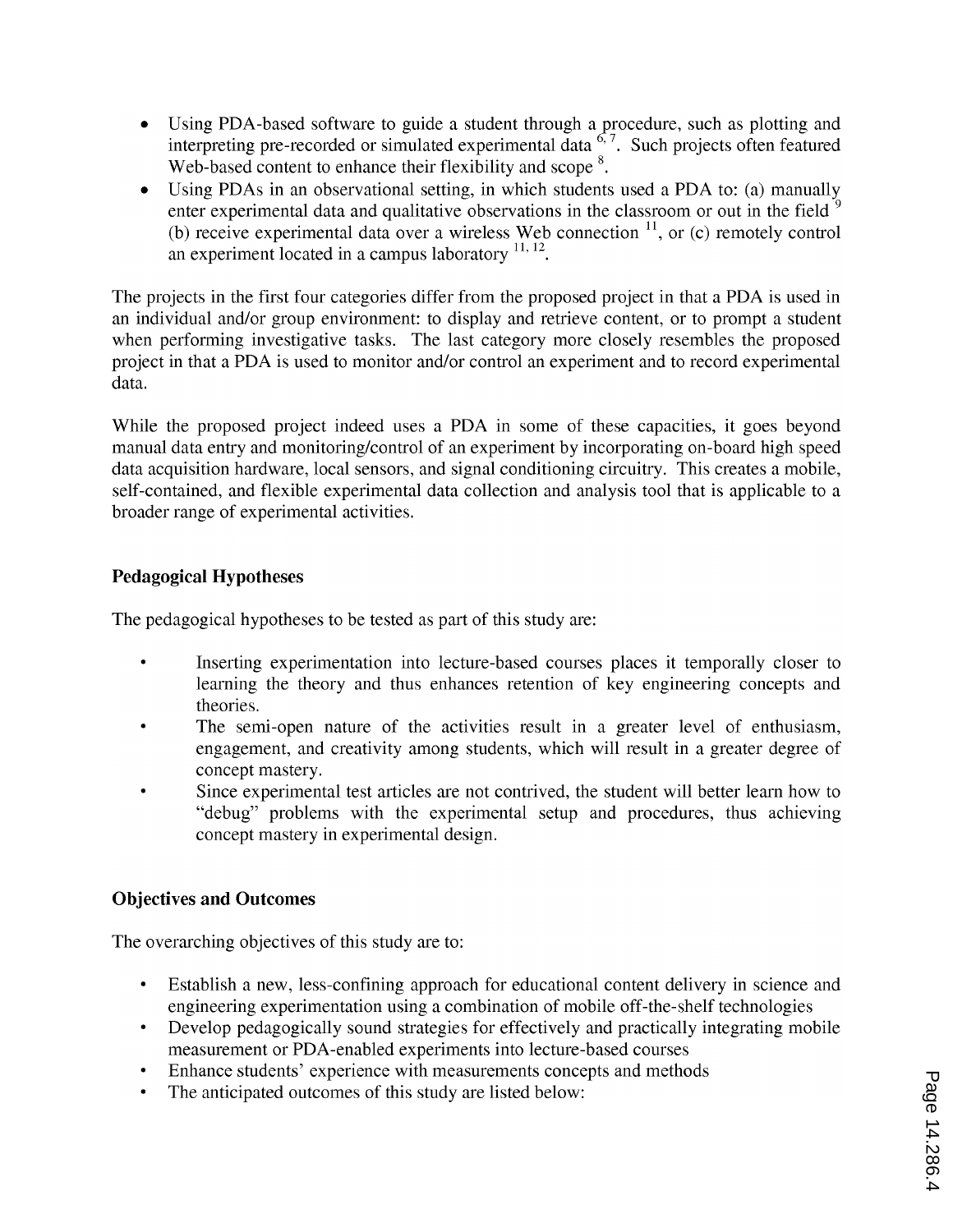- A Web deployed repository of PDA-enabled experiments that include experimental procedures, a list of equipment, and ready-configured virtual instruments that can be downloaded to the PDA
- Instruments to assess the impact and efficacy of the PDA-enabled experiments
- The deployment, use, and assessment of experiments to at least two institutions with undergraduate programs in Mechanical Engineering and/or Engineering Mechanics
- Students will demonstrate enhanced retention of theory
- Students will have increased enthusiasm for measurement methods and technologies

## **Pilot Project**

The data acquisition hardware setup used in the pilot program was assembled entirely from offthe-shelf components. The main components are: a PDA (Dell Axim X51), a compact flash data acquisition card (National Instruments), and a connector board and cable for attaching sensors (National Instruments). All components fit neatly and securely in a soft-sided shoulder bag (PacSafe.) The setup is shown in Figure 1.



**Figure 1:** PDA-Based Data Acquisition Hardware

The authors implemented a pilot program to introduce the use of PDA-based data acquisition for experimental activities in his senior-level Dynamic Systems and Controls Laboratory course. For preliminary testing of the system and proof of concept, the authors chose an accelerometer (Endevco Istotron model # 256HX-100) whose power and amplification requirements could be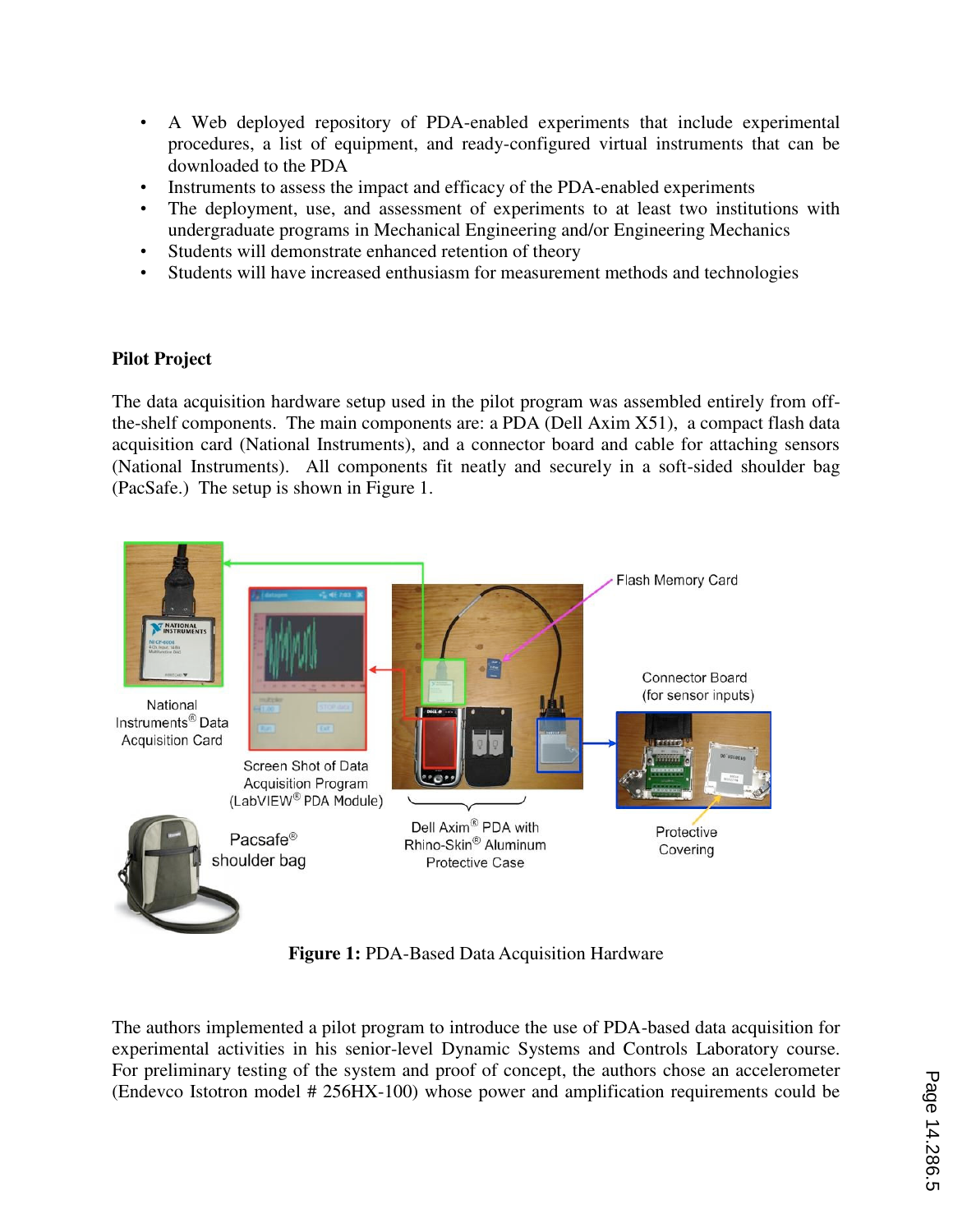satisfied with three 9-volt batteries and a simple signal conditioning circuit that was built on a small breadboard. These materials were easily acquired and were small enough to neatly fit in the Pacsafe bag.

Thirty-two students among three laboratory sections were broken up into two-person groups. Each group was scheduled to perform the experiment in 90 minute blocks, many of which were scheduled during the regular laboratory meeting time. Some groups chose to meet at other times, which provided flexibility in scheduling and resource utilization, i.e., they could meet when other groups were not using one of the four available PDA setups. All groups completed their experiments over a period of two weeks. This demonstrates another important aspect of the flexible nature of the PDA-based system: a relatively small amount of PDA setups were able to service a multi-section class in performing various types of experiments. Since the nature of most of the experiments did not require laboratory classroom time to be scheduled, this provided even greater flexibility.

The students responded with a high level of enthusiasm and creativity. Lab reports for this activity spanned a wide range of topics, such as:

- Recording and characterizing the motion of an automatic sliding door
- Measuring the shock on several body parts of a basketball player making jump shots
- Measuring leg impact forces associated with running up and down a flight of stairs
- Comparing the responses of various vehicle suspensions to external inputs
- Analyzing the vibrations of a scale model of a suspension bridge when impacted at various locations on the structure
- Rcording and characterizing accelerations and forces felt by vehicle occupants during various road maneuvers and/or conditions

## **PDA-Enabled Suite Examples**

This section details some of the particularly outstanding PDA-enabled mobile measurement experiments that were performed by students during the pilot program. These experiments were either: (1) completely devised by students or (2) they were suggested by the authors, but were significantly modified by the students in a manner that enhanced their novelty, creativity, and relevance.

Measuring and Characterizing the Vibrations of Vehicle Suspension Systems

In this activity, students used an accelerometer to measure the vibrations of the body of a car and other types of motorized vehicles. Student groups used their own vehicles, the author's vehicle, and also rode on public transportation to gather experimental data and perform analyses to characterize the dynamics of different types of vehicles. One group studied the response of a vehicle suspension system by pressing down on the bumper to provide a step input, or shaking the car with either periodic or random motion, as illustrated in Figure 2.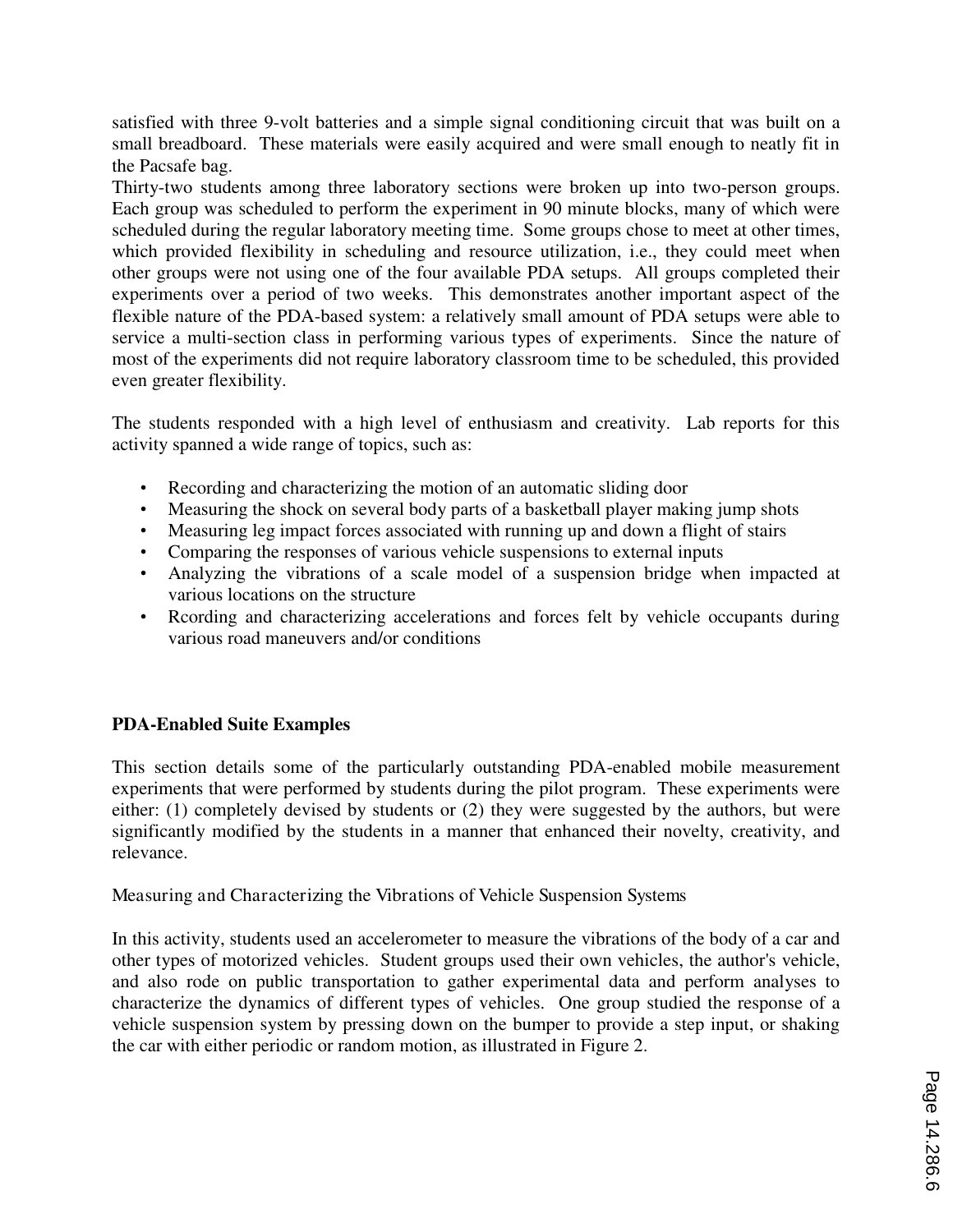

**Figure 2:** Vehicle suspension characterization - comparative studies

Analyzing Dynamic Biomechanical Data for Repetitive Hand Motion

One student team, that had a member who worked as a professional gamer, wished to investigate the forces and accelerations associated with repetitive hand motions. Each student took turns mounting an accelerometer on their hands and simulated repeated motion of shuffling and dealing cards, as shown in Figure 3. The students acquired several records of accelerometer data and performed a comparative study of the frequency, magnitude, and other patterns associated with repetitive hand motion. This activity and similar biometric measurement activities can serve as a experimental basis for understanding repetitive stress injuries that are commonly found among factory workers and computer professionals.



**Figure 3:** Study of Forces Involved in Repetitive Hand Movements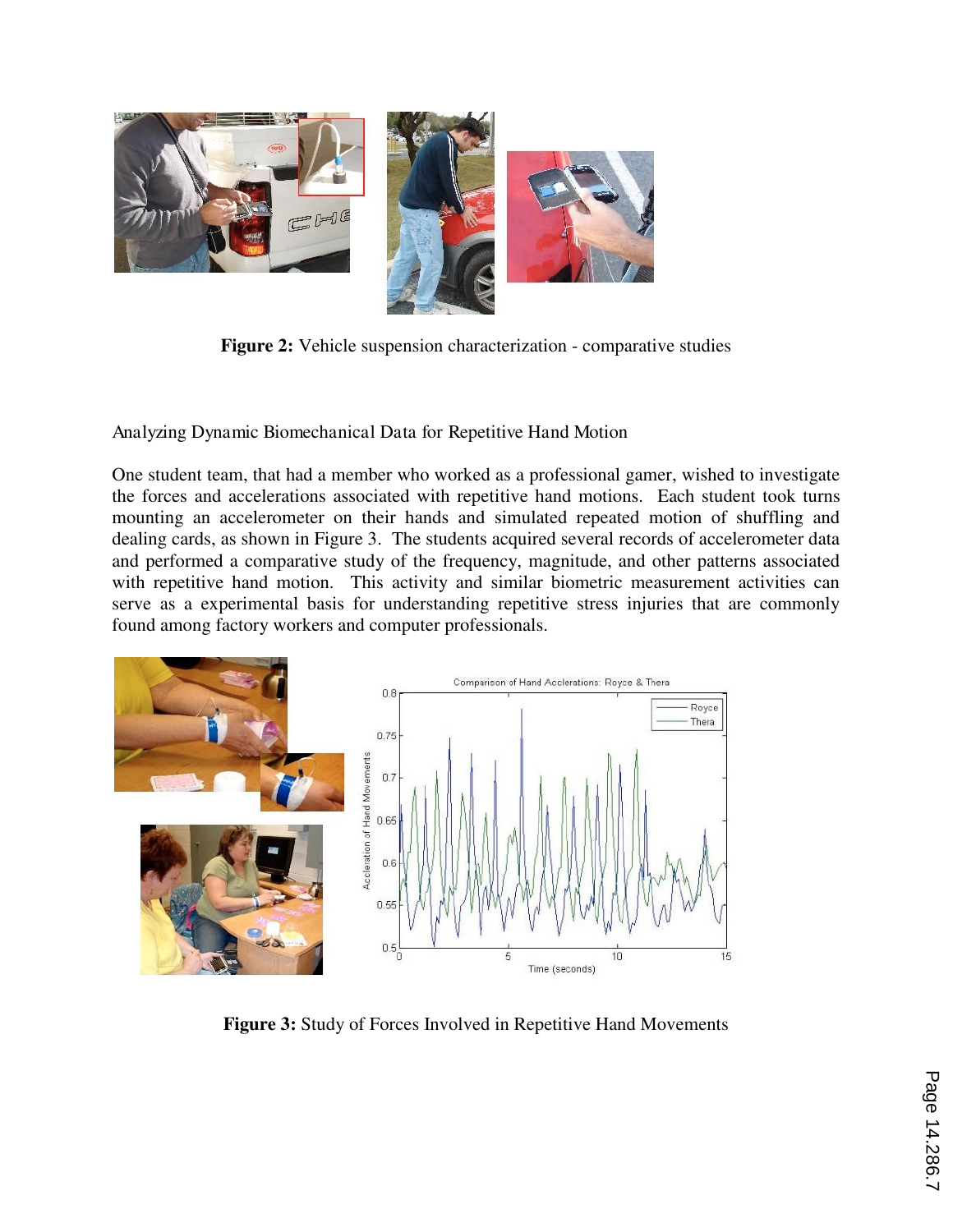### Comparing Shock and Vibration Levels Experienced by Mountain Bikers

One group of students examined the accelerations and energy absorption of a mountain bike subjected to shock environments, such as riding over a curb and a "road hump" at different speeds. The students mounted the accelerometer on the front fork of the suspension system to measure vertical accelerations, as shown in Figure 4.

A second group of students performed a comparative experimental study that involved two types of mountain bikes: one with front shock absorbers, and one without any shock absorbers. They performed "bounce tests" to better understand the suspension dynamics when subjected to an impact force. They also performed experiments in which they rode their bikes over different terrain profiles: a paved surface, an unpaved road, and rocky terrain, and recorded and analyzed acceleration time histories to assess how shock levels and energy absorption varied among bikes with different suspension systems.



**Figure 4:** Mountain Bike Suspension Vibration Studies

#### **Assessment Plan**

Two levels of evaluation are planned – project assessment and student assessment. Project-wise, the authors will assess qualitatively and quantitatively the impact of meeting the goals and objectives previously outlined. Student-wise, the authors will assess students' mastery of measurements concepts and their ability to implement these concepts in hands-on applications.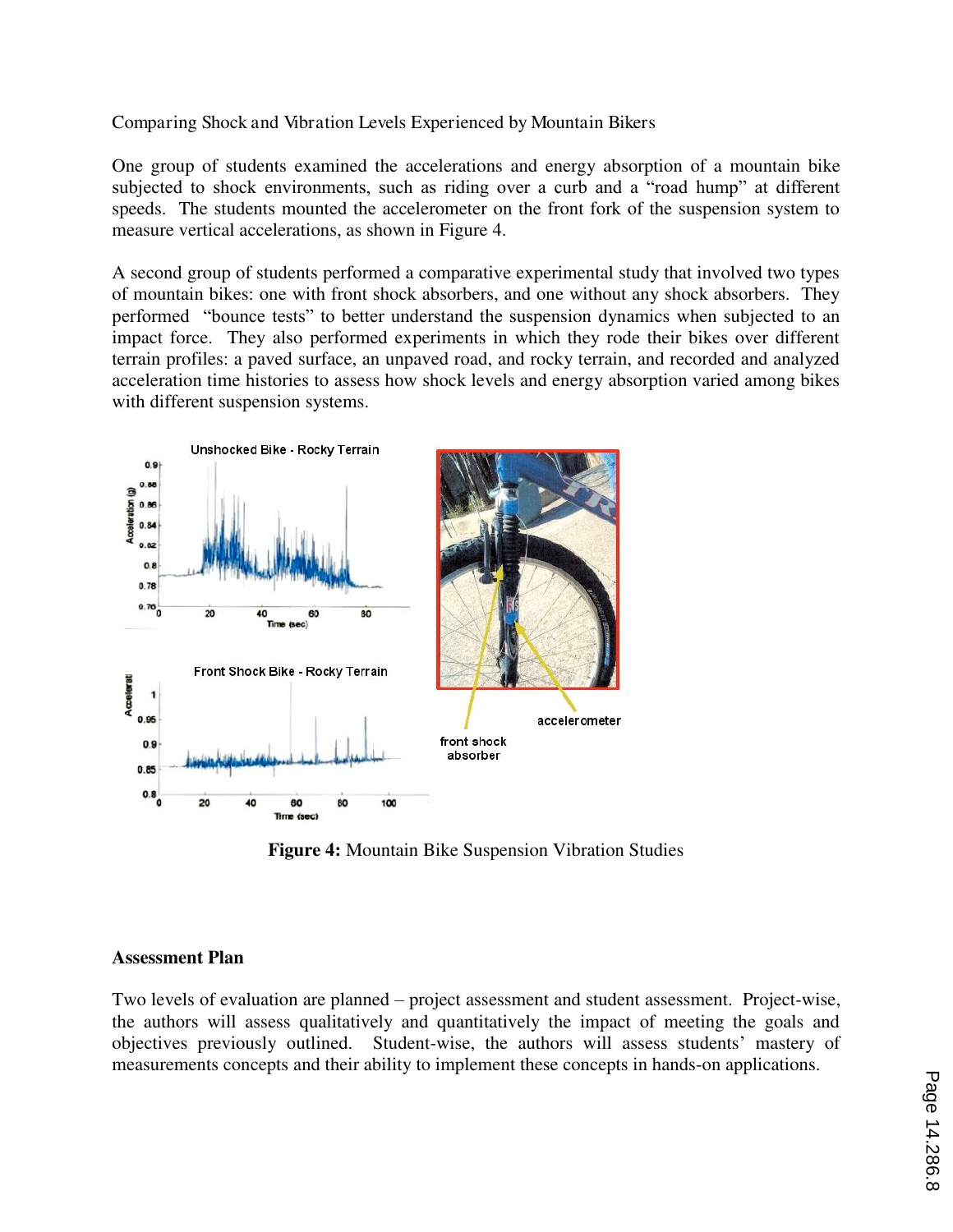Data collected will be aligned with the project's objectives and outcomes and gathered through various measures including pre- and post-achievement tests, surveys to assess learner perceptions, retention questions, and focus groups (for follow-up discussions of surveys). Premeasures will be given to ascertain a baseline level of performance as well as initial or perceived level of interest in experimental activities in engineering classes.

The project will be evaluated in an ongoing as well as summative approach. With the ongoing or formative data, changes will be made to enhance instructional quality and student preferences/perceptions of the learning materials and approaches. The summative data will be gathered to see if the project's instructional objectives were met and to what extent learner improvement resulted. The evaluation strategy will enable us to develop and improve through an iterative process.

#### Project Assessment

The major purpose of the evaluation is to measure effectiveness of the proposed formats in achieving the objectives specified in the "Goal, Objective, Strategies, and Outcomes" section. The primary evaluation prototypes that will be employed are progress evaluation and summative evaluation as described in [13]. The four data collection methods that will be used are: surveys, focus groups, test scores, and observations.

 Once a year, a focus group of students involved in the project will be formed. The focus group will be moderated by an external colleague evaluation expert and will identify those aspects of the project that can be improved upon for future optimization. Laboratory reports for the same PDA-enabled suite will be tracked and compared throughout the 3-year term of the project. Surveys will be administered periodically during the semester to evaluate student perception of aspects improved upon from previous iterations.

#### Student Assessment

Though related to the Project Assessment, we have chosen here to separate the student assessment. The Student assessment will focus more directly on measuring how well students master and apply Measurements concepts. This will be linked to design aspects of the curriculum model. The authors will define competencies – abilities that the students should be able to demonstrate to confirm mastery of related concepts. These competencies will be formulated in terms of constructs to facilitate quantitative measurement of concept mastery. Constructs are in the form of statements about student competencies that can be readily proved or disproved. An example construct statement would be: "The student should be able to characterize measured second-order response found in real-world applications." The key phrase of the construct being "the student should be able to...".

Constructs will be devised for each of the mobile measurement suites. Based on these constructs, questions will be designed to measure student mastery of core concepts. The questions will be formed into short quizzes. These quizzes will likely be web-administered so that results can be collected into a database to enable longitudinal tracking of impact of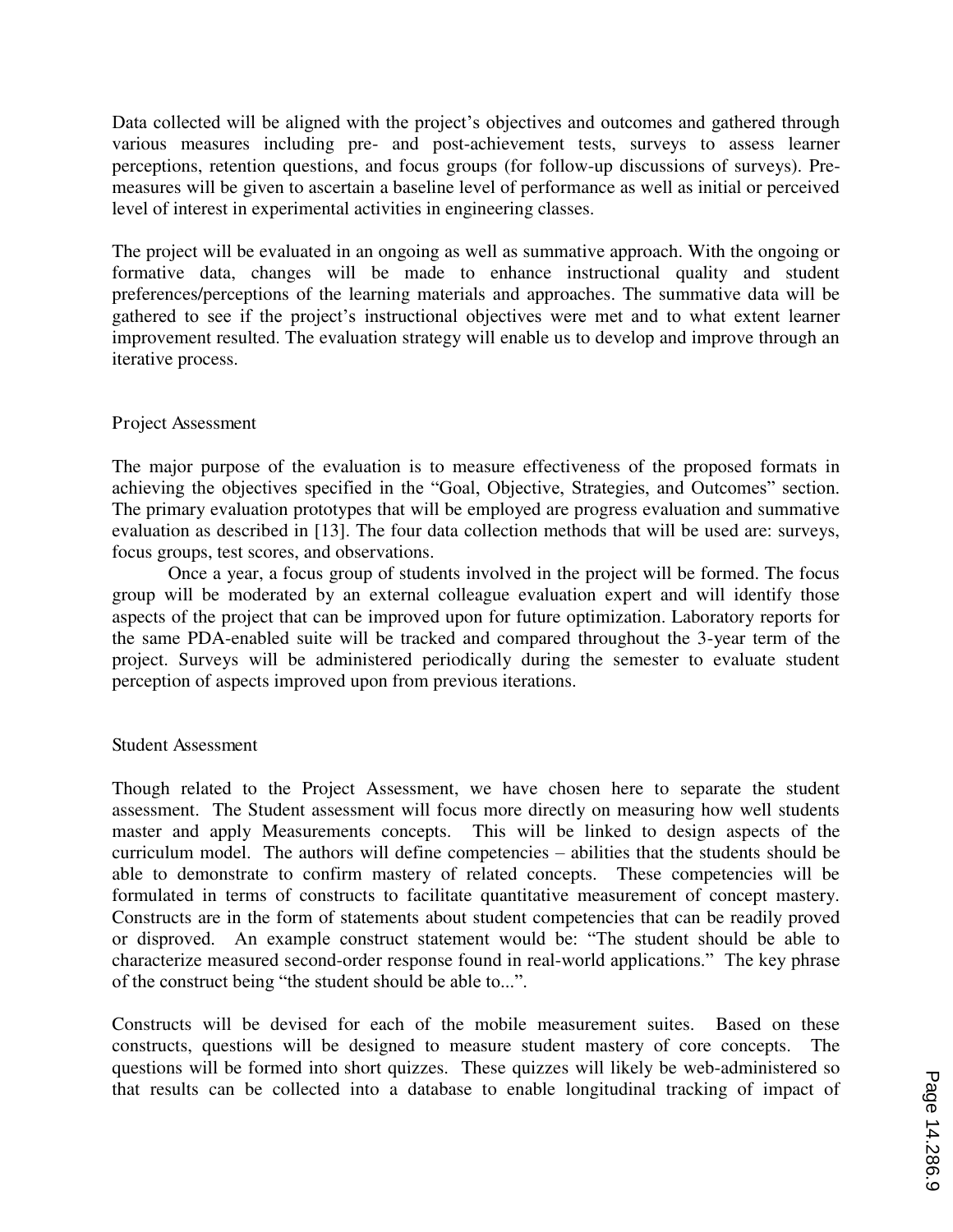improvements and curriculum redesign that result from this project. As improvements are implemented over the course of this project, similar questions will be repeated with new sections of students to identify any trends that result from these curriculum improvements.

The assessment instruments will serve to (1) measure the qualitative and quantitative impact of the proposed methods on students' concept mastery and (2) quantify or measure the improvements resulting for redesigns of the mobile measurement suites. As a means of comparison, control groups will be created from students in courses or laboratories that cover the same or similar concepts using other methods than the associated mobile measurement suite. Qualitatively, the authors intend to determine whether the proposed methods encourage students' interest or enthusiasm in measurement concepts and technologies more effectively than other more commonly used approaches. This will be evaluated through surveys and focus groups. Quantitatively, the authors intend to determine whether the methods developed improve students' concept mastery as shown through improved test and/or assessment scores. Based on the mobile measure suite core competencies, the evaluator will design and administer assessment instruments to measure knowledge, comprehension, application, and analysis competencies.

### **Broader Impacts**

### K-12 Science Education Outreach

The scalable and customizable nature of mobile DAQ applications lends itself to science experimentation at the K-12 level. One of the authors put together a simple light sensing experiment along with several PDA applications of varying levels of granularity, which reflect the level of the student. The "Level 1" PDA program has two indicators that simply display whether the light sensor is exposed to "dark" or "light" conditions. The "Level 2" program takes this further, where the light levels are broken down into five categories: "very bright", "bright", "normal", "dim", and "dark". The "Level 3" program features two analog indicators, a slider and a meter, which displays the light level on a continuous scale, along with a digital display of the voltage level that is actually measured by the data acquisition card in the PDA. One of the authors "field tested" this experiment and the above-mentioned PDA applications with the assistance of his two nephews, ages 4 and 7, as shown in Figure 5.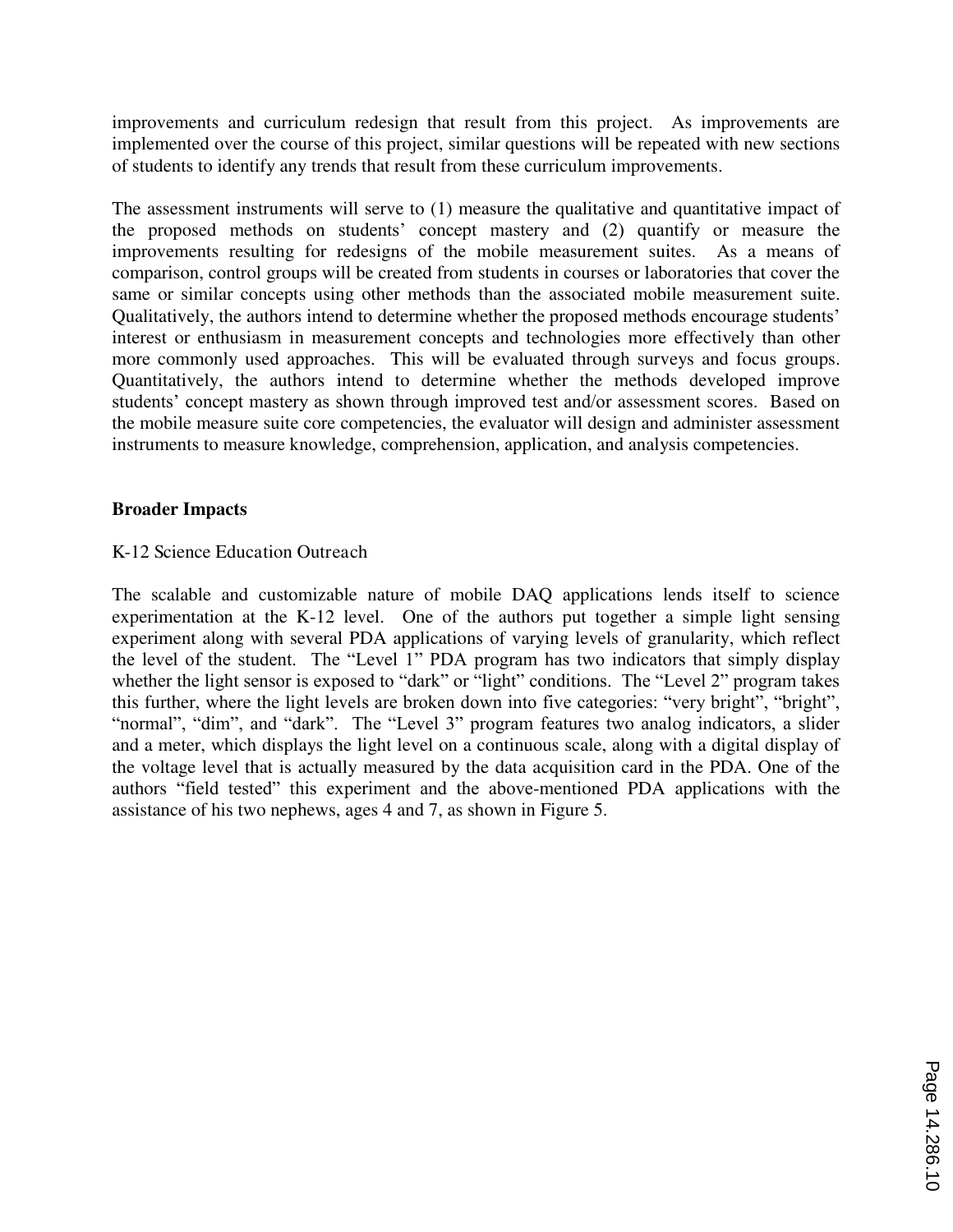

**Figure 5:** PDA-based light sensing experiment with elementary schoolchildren; actual PDA data acquisition program screen shots; light sensor circuitry

In this exercise, the student exposes the light sensor to varying light levels by carrying the PDA into different areas indoors and outdoors, by shining a flashlight onto the sensor from different distances, or by using his hand to cast a shadow on the sensor. As with the higher education activities described in this proposal, different types of sensors can be used to create simple, fun, and easily customizable science activities for students at all levels throughout K-12 education. These can include commonly used sensors such as those used to measure light intensity, temperature, force, velocity, etc.

#### A New Approach to Outfitting Laboratories

Through their experience with the pilot program, the authors have recognized that the PDAbased system developed for this project can be used for traditional laboratory exercises as well. The authors see its potential to supplant fixed-base lab equipment, since it provides a low-cost, flexible alternative to outfitting educational laboratories.

There are two possible benefits: (1) experimentation can become more accessible and ubiquitous within undergraduate curricula, since the lower cost of a PDA-based system would enable an institution to purchase a greater number of units, and (2) the lower cost would enable institutions that could not afford traditional, fixed-based laboratory equipment to purchase PDA-based systems that greatly expand the scope of their curricula.

## **Bibliography**

- 1. Waycott, J., and Kukulska-Hulme, A.,"Students' Experiences with PDAs for Reading Course Materials", Personal Ubiquitous Computing, July 2003.
- 2. Derby, M., and Timms, G., NSF IIP Award #0422158, STTR Phase II: Location-Based PDA Bird Field Guide, 2004-2008.